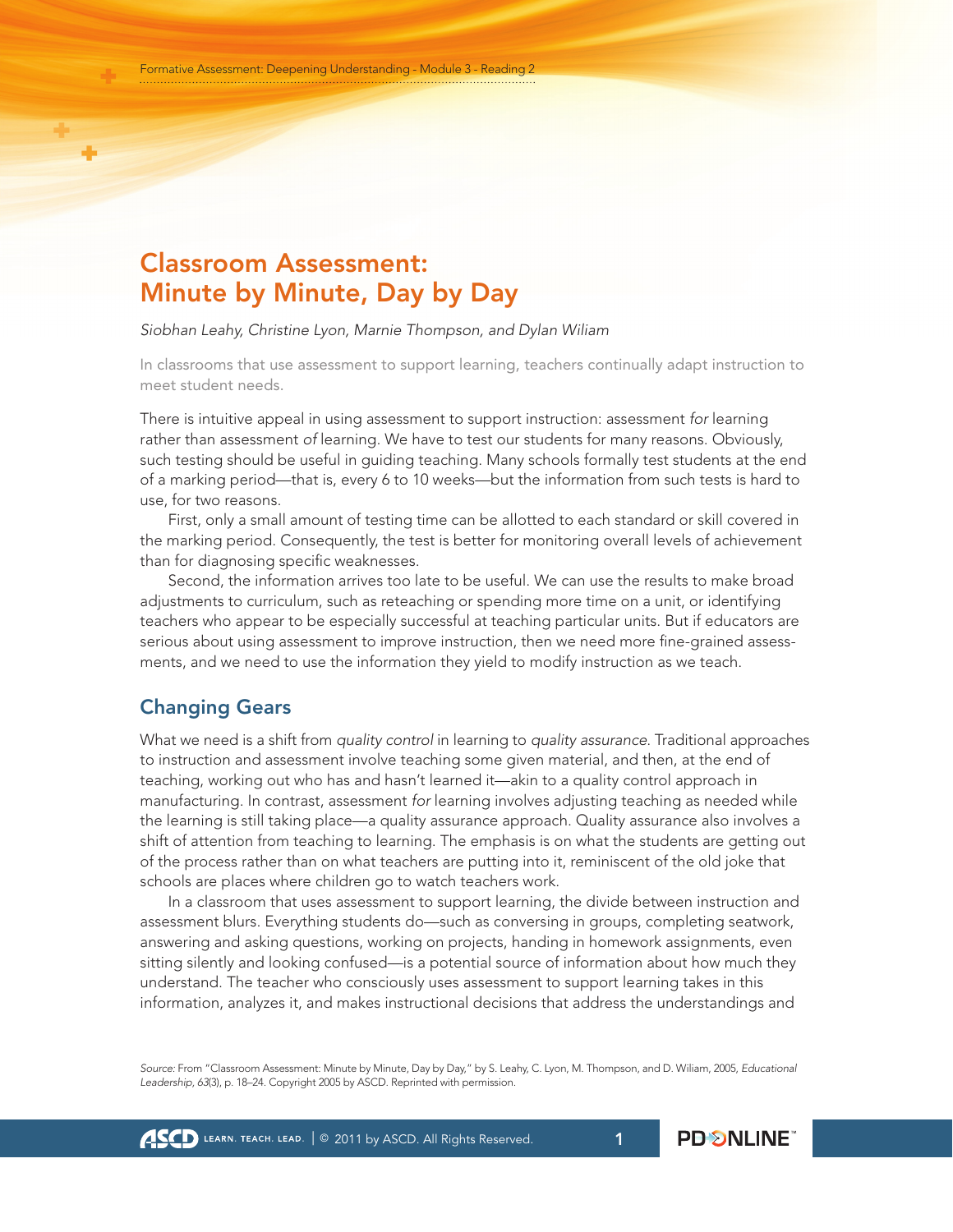misunderstandings that these assessments reveal. The amount of information can be overwhelming—one teacher likened it to "negotiating a swiftly flowing river"—so a key part of using assessment for learning is figuring out how to hone in on a manageable range of alternatives.

Research indicates that using assessment for learning improves student achievement. About seven years ago, Paul Black and one of us, Dylan Wiliam, found that students taught by teachers who used assessment for learning achieved in six or seven months what would otherwise have taken a year (1998). More important, these improvements appeared to be consistent across countries (including Canada, England, Israel, Portugal, and the United States), as well as across age brackets and content areas. We also found, after working with teachers in England, that these gains in achievement could be sustained over extended periods of time. The gains even held up when we measured student achievement with externally mandated standardized tests (see Wiliam, Lee, Harrison, & Black, 2004).

Using this research and these ideas as a starting point, we and other colleagues at Educational Testing Service (ETS) have been working for the last two years with elementary, middle, and high school teachers in Arizona, Delaware, Maryland, Massachusetts, New Jersey, New Mexico, and Pennsylvania. We have deepened our understanding of how assessment for learning can work in U.S. classrooms, and we have learned from teachers about the challenges of integrating assessment into classroom instruction.

### **Our Work with Teachers**

In 2003 and 2004, we explored a number of ways of introducing teachers to the key ideas of assessment for learning. In one model, we held a three-day workshop during the summer in which we introduced teachers to the main ideas of assessment for learning and the research that shows that it works. We then shared specific techniques that teachers could use in their classrooms to bring assessment to life. During the subsequent school year, we met monthly with these teachers, both to learn from them what really worked in their classrooms and to offer suggestions about ways in which they might develop their practice. We also observed their classroom practices to gauge the extent to which they were implementing assessment-for-learning techniques and to determine the effects that these techniques were having on student learning. In other models, we spaced out the three days of the summer institute over several months (for example, one day in March, one in April, and one in May) so that teachers could try out some of the techniques in their classes between meetings.

As we expected, different teachers found different techniques useful; what worked for some did not work for others. This confirmed for us that there could be no one-size-fits-all package. However, we did find a set of five broad strategies to be equally powerful for teachers of all content areas and at all grade levels:

- Clarifying and sharing learning intentions and criteria for success.
- Engineering effective classroom discussions, questions, and learning tasks.
- Providing feedback that moves learners forward.
- Activating students as the owners of their own learning.
- Activating students as instructional resources for one another.

We think of these strategies as nonnegotiable in that they define the territory of assessment for learning. More important, we know from the research and from our work with teachers that these strategies are desirable things to do in any classroom.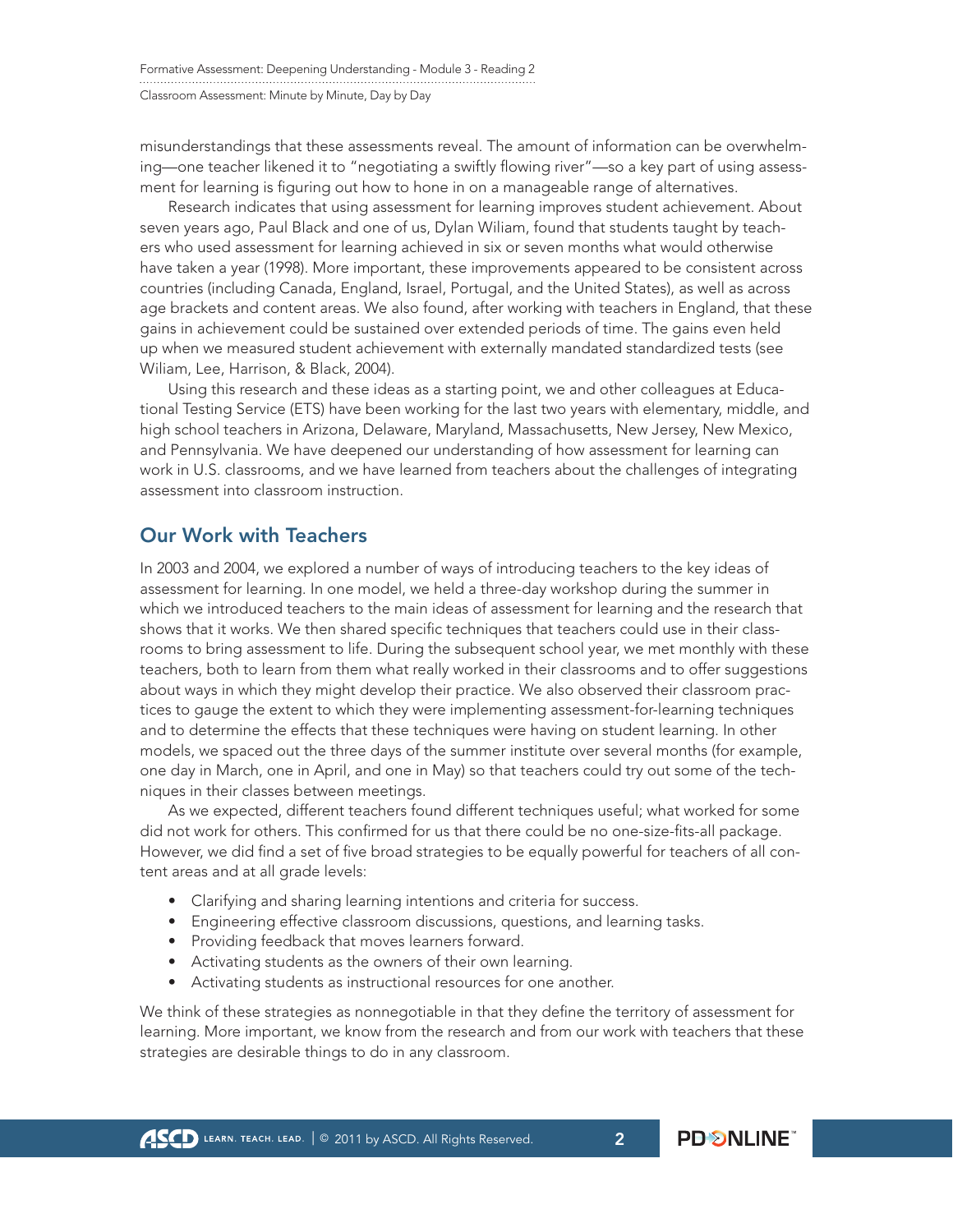However, the way in which a teacher might implement one of these strategies with a particular class or at a particular time requires careful thought. A self-assessment technique that works for students learning math in the middle grades may not work in a 2nd grade writing lesson. Moreover, what works for one 7th grade pre-algebra class may not work for the 7th grade prealgebra class down the hall because of differences in the students or teachers.

Given this variability, it is important to offer teachers a range of techniques for each strategy, making them responsible for deciding which techniques they will use and allowing them time and freedom to customize these techniques to meet the needs of their students.

Teachers have tried out, adapted, and invented dozens of techniques, reporting on the results in meetings and interviews (to date, we have cataloged more than 50 techniques, and we expect the list to expand to more than 100 in the coming year). Many of these techniques require only subtle changes in practice, yet research on the underlying strategies suggests that they have a high "gearing"—meaning that these small changes in practice can leverage large gains in student learning (see Black & Wiliam, 1998; Wiliam, 2005). Further, the teaching practices that support these strategies are low-tech, low-cost, and usually feasible for individual teachers to implement. In this way, they differ dramatically from large-scale interventions, such as class size reduction or curriculum overhauls. We offer here a brief sampling of techniques for implementing each of the five assessment-for-learning strategies.

#### **Clarify and Share Intentions and Criteria**

Low achievement is often the result of students failing to understand what teachers require of them (Black & Wiliam, 1998). Many teachers address this issue by posting the state standard or learning objective in a prominent place at the start of the lesson, but such an approach is rarely successful because the standards are not written in student-friendly language.

Teachers in our various projects have explored many ways of making their learning objectives and their criteria for success transparent to students. One common method involves circulating work samples, such as lab reports, that a previous year's class completed, in view of prompting a discussion about quality. Students decide which reports are good and analyze what's good about the good ones and what's lacking in the weaker ones. Teachers have also found that by choosing the samples carefully, they can tune the task to the capabilities of the class. Initially, a teacher might choose four or five samples at very different quality levels to get students to focus on broad criteria for quality. As students grow more skilled, however, teachers can challenge them with a number of samples of similar quality to force the students to become more critical and reflective.

#### **Engineer Effective Classroom Discussion**

Many teachers spend a considerable proportion of their instructional time in whole-class discussion or question-and-answer sessions, but these sessions tend to rehearse existing knowledge rather than create new knowledge for students. Moreover, teachers generally listen for the "correct" answer instead of listening for what they can learn about the students' thinking; as Davis (1997) says, they listen evaluatively rather than interpretively. The teachers with whom we have worked have tried to address this issue by asking students questions that either prompt students to think or provide teachers with information that they can use to adjust instruction to meet learning needs.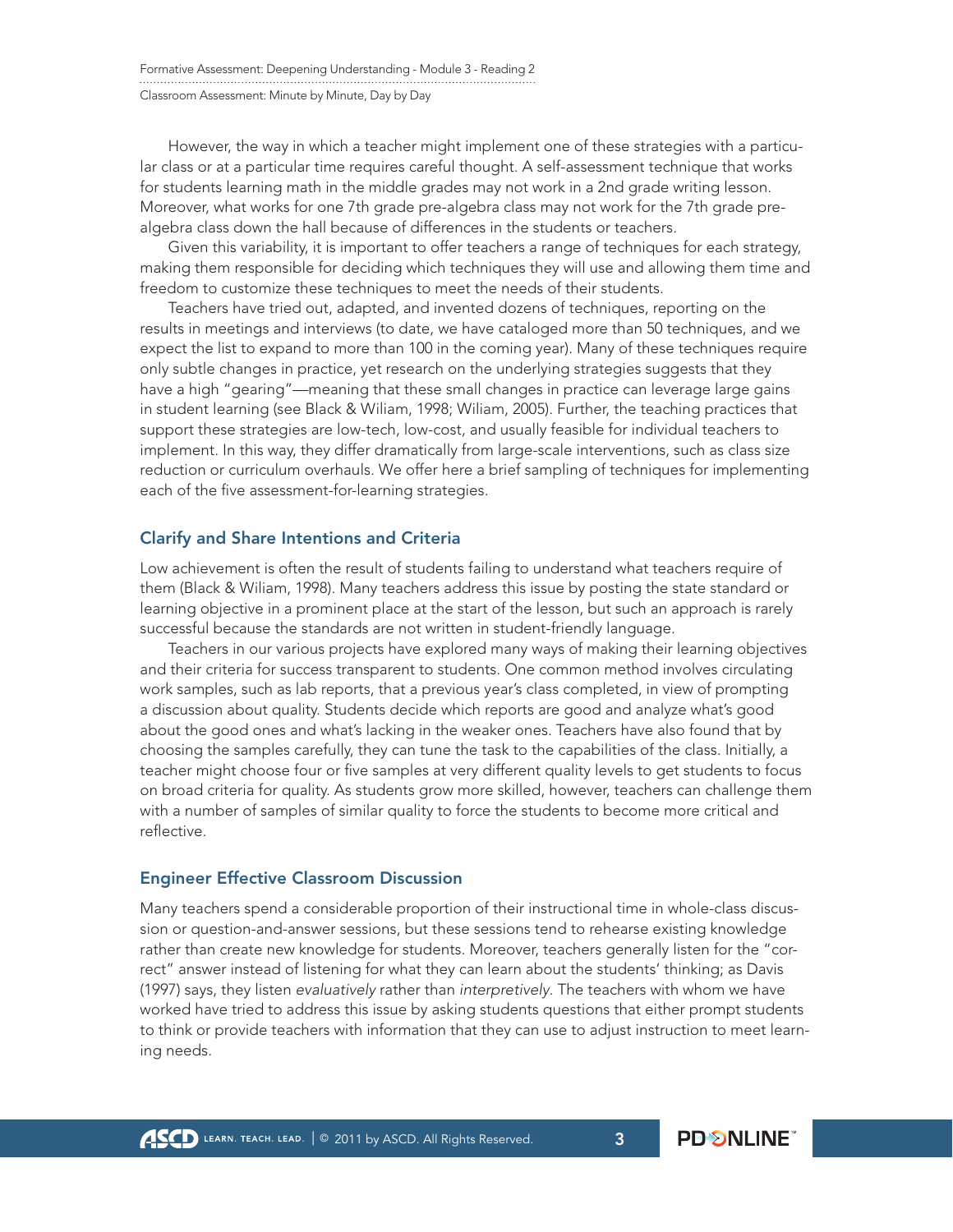As a result of this focus, teachers have become aware of the need to carefully plan the questions that they use in class. Many of our teachers now spend more time planning instruction than grading student work, a practice that emphasizes the shift from quality control to quality assurance. By thinking more carefully about the questions they ask in class, teachers can check on students' understanding while the students are still in the class rather than after they have left, as is the case with grading.

Some questions are designed as "range-finding" questions to reveal what students know at the beginning of an instructional sequence. For example, a high school biology teacher might ask the class how much water taken up by the roots of a corn plant is lost through transpiration. Many students believe that transpiration is "bad" and that plants try to minimize the amount of water lost in this process, whereas, in fact, the "lost" water plays an important role in transporting nutrients around the plant.

A middle school mathematics teacher might ask students to indicate how many fractions they can find between 1/6 and 1/7. Some students will think there aren't any; others may suggest an answer that, although in some way understandable, is an incorrect use of mathematical notation, such as 1 over 6½. The important feature of such range-finding items is that they can help a teacher judge where to begin instruction.

Of course, teachers can use the same item in a number of ways, depending on the context. They could use the question about fractions at the end of a sequence of instruction on equivalent fractions to see whether students have grasped the main idea. A middle school science teacher might ask students at the end of a laboratory experiment, "What was the dependent variable in today's lab?" A social studies teacher, at the end of a project on World War II, might ask students to state their views about which year the war began and give reasons supporting their choice.

Teachers can also use questions to check on student understanding before continuing the lesson. We call this a "hinge point" in the lesson because the lesson can go in different directions, depending on student responses. By explicitly integrating these hinge points into instruction, teachers can make their teaching more responsive to their students' needs in real time.

However, no matter how good the hinge-point question, the traditional model of classroom questioning presents two additional problems. The first is lack of engagement. If the classroom rule dictates that students raise their hands to answer questions, then students can disengage from the classroom by keeping their hands down. For this reason, many of our teachers have instituted the idea of "no hands up, except to ask a question." The teacher can either decide whom to call on to answer a question or use some randomizing device, such as a beaker of Popsicle sticks with the students' names written on them. This way, all students know that they need to stay engaged because the teacher could call on any one of them. One teacher we worked with reported that her students love the fairness of this approach and that her shyer students are showing greater confidence as a result of being invited to participate in this way. Other teachers have said that some students think it's unfair that they don't get a chance to show off when they know the answer.

The second problem with traditional questioning is that the teacher gets to hear only one student's thinking. To gauge the understanding of the whole class, the teacher needs to get responses from all the students in real time. One way to do this is to have all students write their answers on individual dry-erase boards, which they hold up at the teacher's request. The teacher can then scan responses for novel solutions as well as misconceptions. This technique would be particularly helpful with the fraction question we cited.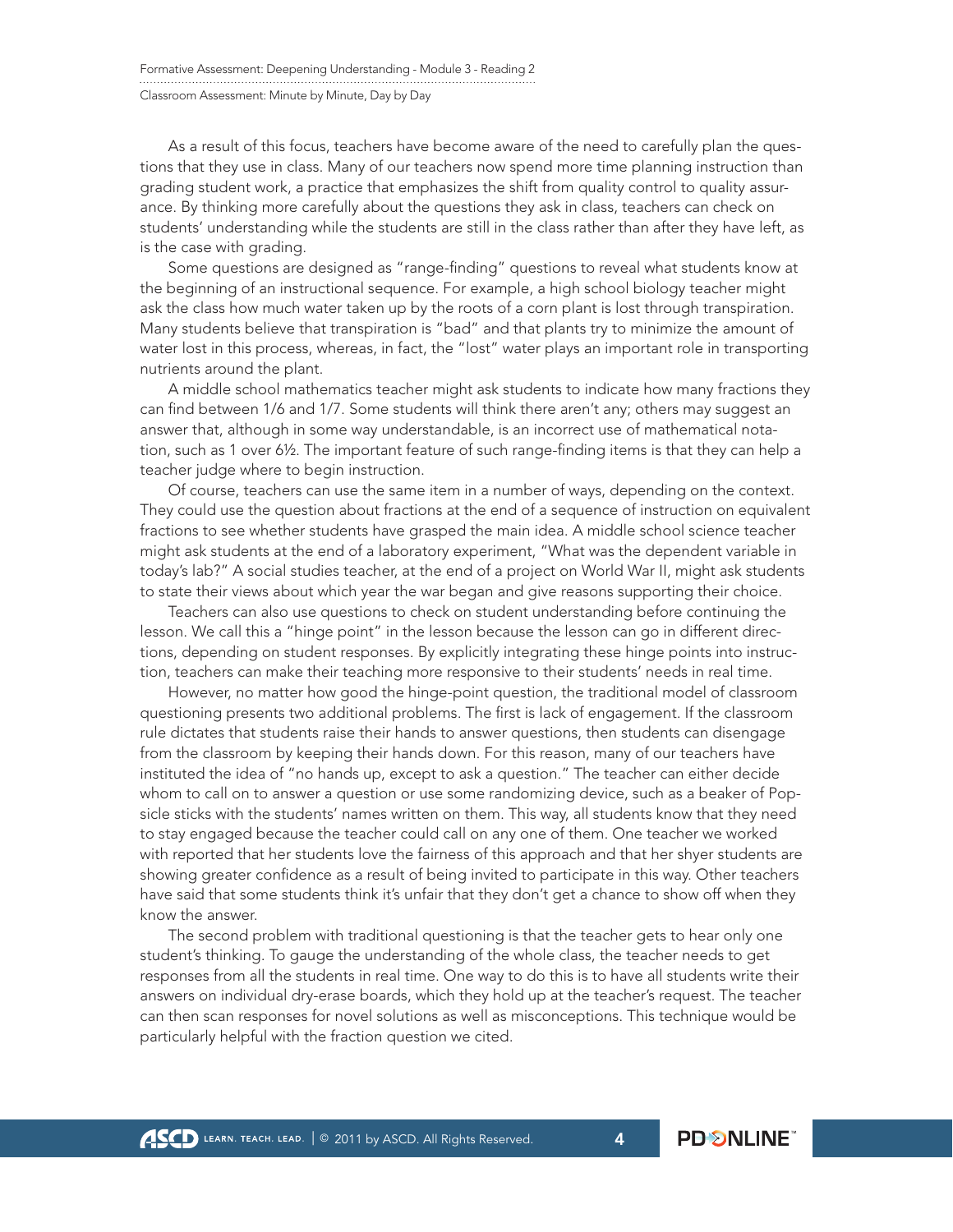Another approach is to give each student a set of four cards labeled A, B, C, and D, and ask the question in multiple-choice format. If the question is well designed, the teacher can quickly judge the different levels of understanding in the class. If all students answer correctly, the teacher can move on. If no one answers correctly, the teacher might choose to reteach the concept. If some students answer correctly and some answer incorrectly, the teacher can use that knowledge to engineer a whole-class discussion on the concept or match up the students for peer teaching. Hinge-point questions provide a window into students' thinking and, at the same time, give the teacher some ideas about how to take the students' learning forward.

### **Provide Feedback That Moves Learners Forward**

After the lesson, of course, comes grading. The problem with giving a student a grade and a supportive comment is that these practices don't cause further learning. Before they began thinking about assessment for learning, none of the teachers with whom we worked believed that their students spent as long considering teacher feedback as it had taken the teachers to provide that feedback. Indeed, the research shows that when students receive a grade and a comment, they ignore the comment (see Butler, 1988). The first thing they look at is the grade, and the second thing they look at is their neighbor's grade.

To be effective, feedback needs to cause thinking. Grades don't do that. Scores don't do that. And comments like "Good job" don't do that either. What does cause thinking is a comment that addresses what the student needs to do to improve, linked to rubrics where appropriate. Of course, it's difficult to give insightful comments when the assignment asked for 20 calculations or 20 historical dates, but even in these cases, feedback can cause thinking. For example, one approach that many of our teachers have found productive is to say to a student, "Five of these 20 answers are incorrect. Find them and fix them!"

Some of our teachers worried about the extra time needed to provide useful feedback. But once students engaged in self-assessment and peer assessment, the teachers were able to be more selective about which elements of student work they looked at, and they could focus on giving feedback that peers were unable to provide.

Teachers also worried about the reactions of administrators and parents. Some teachers needed waivers from principals to vary school policy (for example, to give comments rather than grades on interim assessments). Most principals were happy to permit these changes once teachers explained their reasons. Parents were also supportive. Some even said they found comments more useful than grades because the comments provided them with guidance on how to help their children.

#### **Activate Students as Owners of Their Learning**

Developing assessment for learning in one's classroom involves altering the implicit contract between teacher and students by creating shared responsibility for learning. One simple technique is to distribute green and red "traffic light" cards, which students "flash" to indicate their level of understanding (green = understand, red = don't understand). A teacher who uses this technique with her 9th grade algebra classes told us that one day she moved on too quickly, without scanning the students' cards. A student picked up her own card as well as her neighbors' cards, waved them in the air, and pointed at them wildly, with the red side facing the teacher. The teacher considered this ample proof that this student was taking ownership of her learning.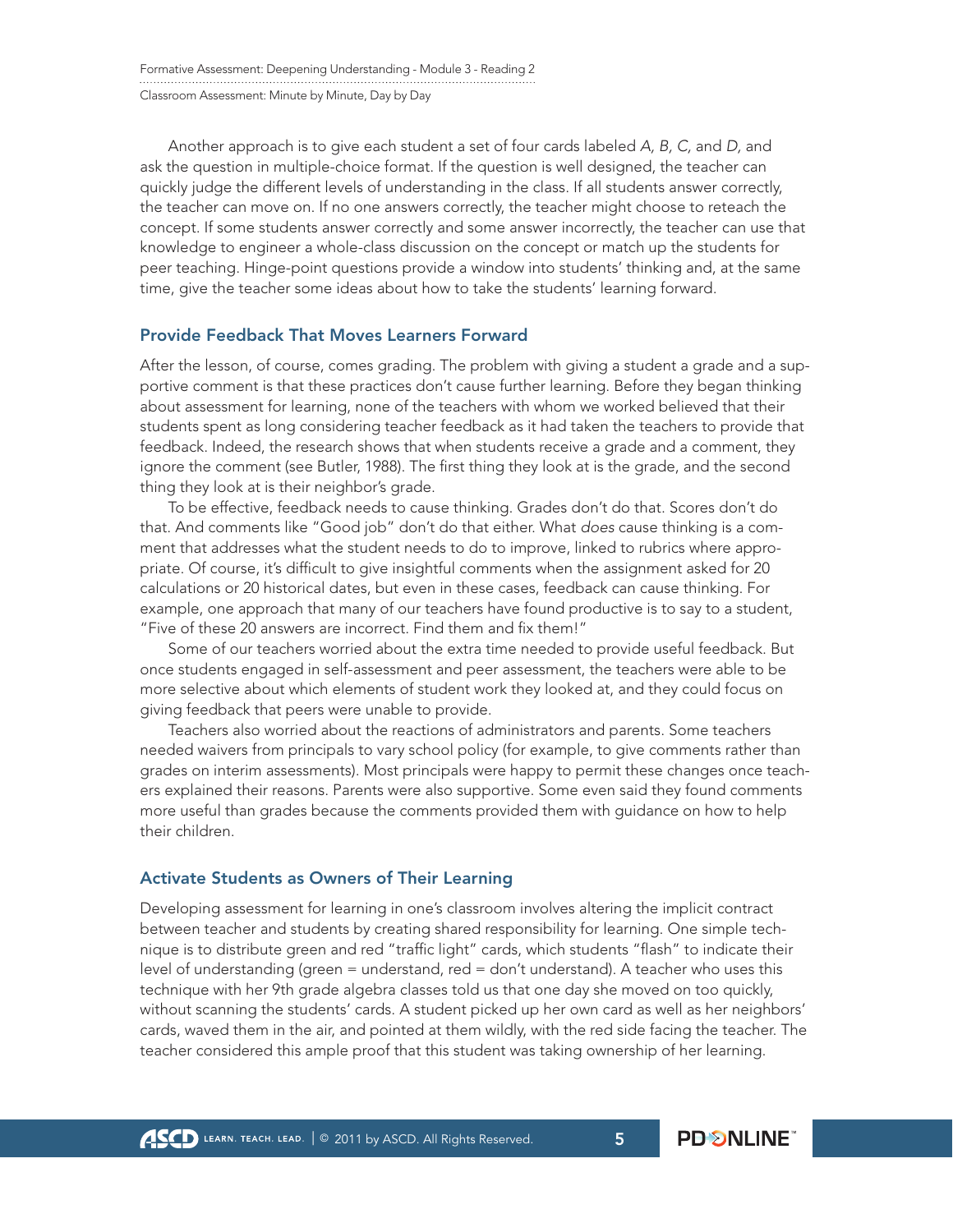Students also take ownership of their learning when they assess their own work, using agreed-on criteria for success. Teachers can provide students with a rubric written in studentfriendly language, or the class can develop the rubric with the teacher's guidance (for examples, see Black, Harrison, Lee, Marshall, & Wiliam, 2003). The teachers we have worked with report that students' self-assessments are generally accurate, and students say that assessing their own work helped them understand the material in a new way.

#### **Activate Students as Instructional Resources for One Another**

Getting students started with self-assessment can be challenging. Many teachers provide students with rubrics but find that the students seem unable to use the rubrics to focus and improve their work. For many students, using a rubric to assess their own work is just too difficult. But as most teachers know, students from kindergarten to 12th grade are much better at spotting errors in other students' work than in their own work. For that reason, peer assessment and feedback can be an important part of effective instruction. Students who get feedback are not the only beneficiaries. Students who give feedback also benefit, sometimes more than the recipients. As they assess the work of a peer, they are forced to engage in understanding the rubric, but in the context of someone else's work, which is less emotionally charged. Also, students often communicate more effectively with one another than the teacher does, and the recipients of the feedback tend to be more engaged when the feedback comes from a peer. When the teacher gives feedback, students often just "sit there and take it" until the ordeal is over.

Using peer and self-assessment techniques frees up teacher time to plan better instruction or work more intensively with small groups of students. It's also a highly effective teaching strategy. One cautionary note is in order, however. In our view, students should not be giving another student a grade that will be reported to parents or administrators. Peer assessment should be focused on improvement, not on grading.

### **Using Evidence of Learning to Adapt Instruction**

One final strategy binds the others together: Assessment information should be used to adapt instruction to meet student needs.

As teachers listen to student responses to a hinge-point question or note the prevalence of red or green cards, they can make on-the-fly decisions to review material or to pair up those who understand the concept with those who don't for some peer tutoring. Using the evidence they have elicited, teachers can make instructional decisions that they otherwise could not have made.

At the end of the lesson, many of the teachers with whom we work use "exit passes." Students are given index cards and must turn in their responses to a question posed by the teacher before they can leave the classroom. Sometimes this will be a "big idea" question, to check on the students' grasp of the content of the lesson. At other times, it will be a range-finding question, to help the teacher judge where to begin the next day's instruction.

Teachers using assessment for learning continually look for ways in which they can generate evidence of student learning, and they use this evidence to adapt their instruction to better meet their students' learning needs. They share the responsibility for learning with the learners; students know that they are responsible for alerting the teacher when they do not understand. Teachers design their instruction to yield evidence about student achievement; for example, they carefully craft hinge-point questions to create "moments of contingency," in which the direction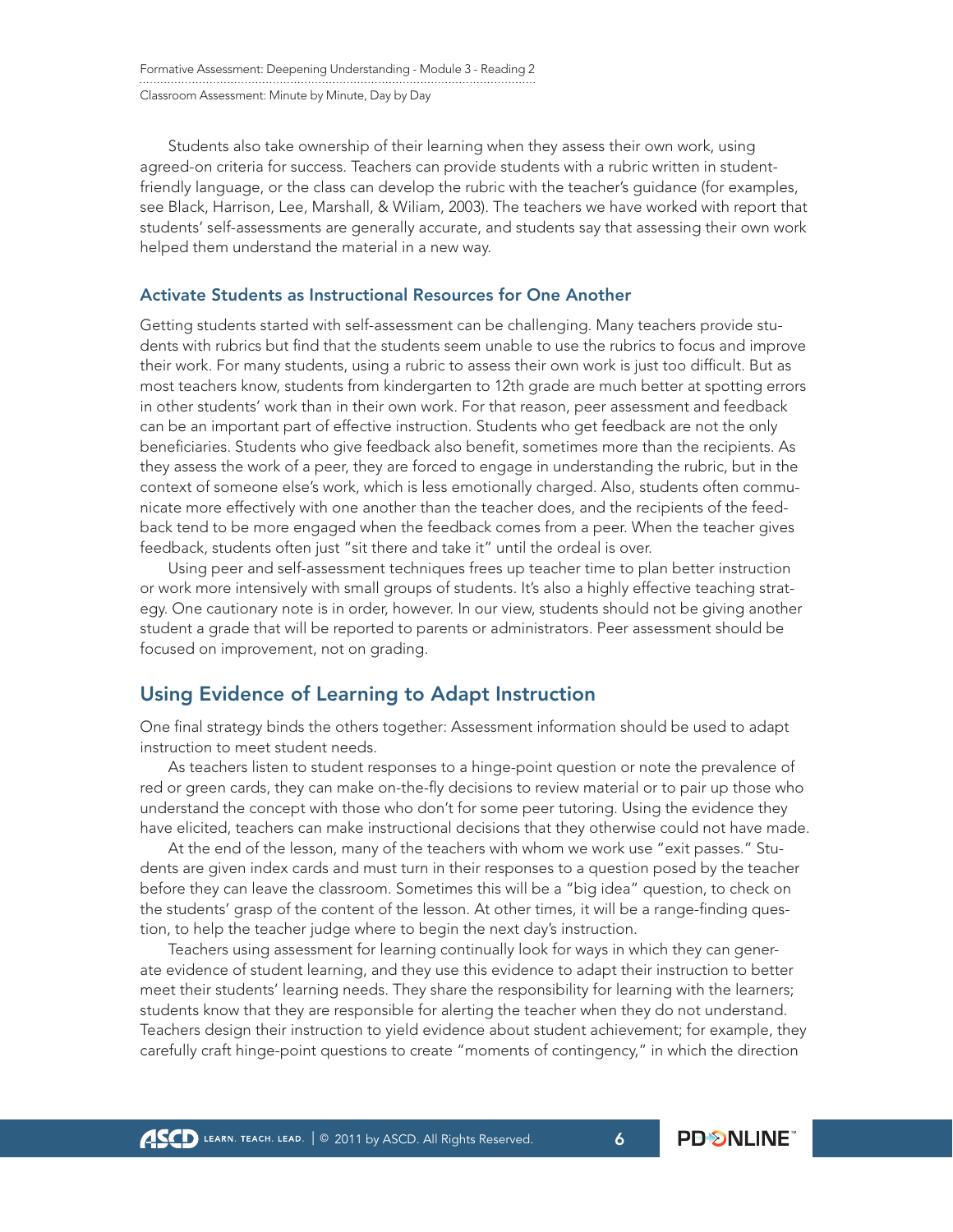of the instruction will depend on student responses. Teachers provide feedback that engages students, make time in class for students to work on improvement, and activate students as instructional resources for one another.

All this sounds like a lot of work, but according to our teachers, it doesn't take any more time than the practices they used to engage in. And these techniques are far more effective. Teachers tell us that they are enjoying their teaching more.

# **Supporting Teacher Change**

None of these ideas is new, and a large and growing research base shows that implementing them yields substantial improvement in student learning. So why are these strategies and techniques not practiced more widely? The answer is that knowing about these techniques and strategies is one thing; figuring out how to make them work in your own classroom is something else.

That's why we're currently developing a set of tools and workshops to support teachers in developing a deep and practical understanding of assessment for learning, primarily through the vehicle of school-based teacher learning communities. After we introduce teachers to the basic principles of assessment for learning, we encourage them to try out two or three techniques in their own classrooms and to meet with other colleagues regularly—ideally every month—to discuss their experiences and see what the other teachers are doing (see Black, Harrison, Lee, Marshall, & Wiliam, 2003, 2004). Teachers are accountable because they know they will have to share their experiences with their colleagues. However, each teacher is also in control of what he or she tries out. Over time, the teacher learning community develops a shared language that enables teachers to talk to one another about what they are doing. Teachers build individual and collective skill and confidence in assessment for learning. Colleagues help them decide when it is time to move on to the next challenge as well as point out potential pitfalls.

In many ways, the teacher learning community approach is similar to the larger assessmentfor-learning approach. Both focus on where learners are now, where they want to go, and how we can help them get there.

### **References**

- Black, P., Harrison, C., Lee, C., Marshall, B., & Wiliam, D. (2003). Assessment for learning: Putting it into practice. Buckingham, UK: Open University Press.
- Black, P., Harrison, C., Lee, C., Marshall, B., & Wiliam, D. (2004). Working inside the black box: Assessment for learning in the classroom. Phi Delta Kappan, 86(1), 8–21.
- Black, P., & Wiliam, D. (1998). Inside the black box: Raising standards through classroom assessment. Phi Delta Kappan, 80(2), 139–147.
- Butler, R. (1988). Enhancing and undermining intrinsic motivation. British Journal of Educational Psychology, 58, 1–14.
- Davis, B. (1997). Listening for differences: An evolving conception of mathematics teaching. Journal for Research in Mathematics Education, 28(3), 355–376.
- Wiliam, D. (2005). Keeping learning on track: Formative assessment and the regulation of learning. In M. Coupland, J. Anderson, & T. Spencer (Eds.), Making mathematics vital: Proceedings of the twentieth biennial conference of the Australian Association of Mathematics Teachers (pp. 26–40). Adelaide, Australia: Australian Association of Mathematics Teachers.
- Wiliam, D., Lee, C., Harrison, C., & Black, P. J. (2004). Teachers developing assessment for learning: Impact on student achievement. Assessment in Education: Principles, Policy & Practice, 11(1), 49–65.